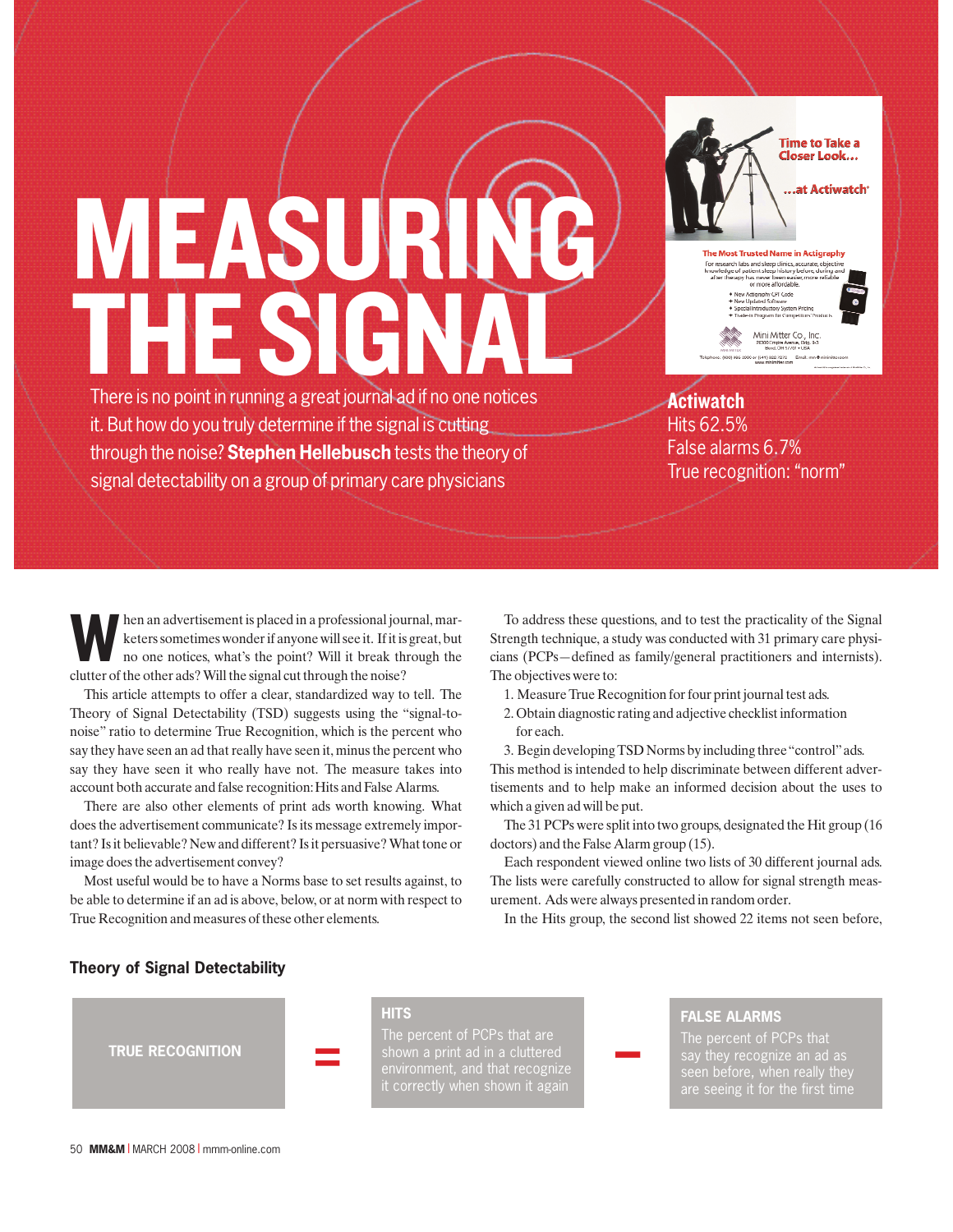

AndroGel (test) The most "new and different" The least "important" The "nicest"



Crestor Lowest hits Most false alarms Lowest recognition certainty



Zyvox(test) By far the most "important" The most "persuasive" Most "involving," least "boring"

and seven of the items that were repeats from the first list.

Four of the seven ads were test ads; the other three ads were used as controls, to be included in future research so that test-retest reliability could be established.

In the False Alarm group, the same seven ads were in the second list. In fact, that list was exactly the same asthe one the Hits group saw. But the False Alarm group had not previously seen any of these seven ads.

When viewing the second list, for each ad, all doctors were asked if they saw it in the first list or not (yes/no) and how certain they were of the answer(very,somewhat, not at all).

Following this task, the doctors were asked specific questions about each of the four test ads: They were asked to rate each on how important, believable, new and different, and persuasive the information presented was.

Additionally, doctors were asked to check any of a set of 10 adjectives which might apply to each test advertisement. Finally, they were asked about the main message of one test advertisement. Interviewing occurred between April 2-4, 2007.

#### FINDINGS: Signal Strength, True Recognition

The True Recognition percentages for the seven tested print ads, derived from the Hits and False Alarms, are shown in Fig. 1. The Norm is the simple average.

Surprisingly, given the low base size  $(N = 15)$ , one of the ads differs from the Norm. The Tylenol ad was shown to have a very strong Signal, and is significantly (95% Confidence Level) above Norm.

The seven ads attained their Signal scores in different ways. Specifi-

cally,the high scoring ads had many Hits and no False Alarms. Thissuggests that they are distinctive, since no PCP said they had seen them when they had not.

In contrast, the low scoring ads had a unusally high percentage of False Alarms, suggesting they look like many other advertisements—a high percentage of physicians who had not seen them before said that they, in fact, had. For instance, the high False Alarms are the main reason the Centocor ads and Crestor ads are not truly being recognized.

# **Fig. 1: True Recognition**

|                 | <b>Hits</b> | False<br><b>Alarms</b> | <b>True</b><br><b>Recognition</b> |
|-----------------|-------------|------------------------|-----------------------------------|
| Tylenol         | 81.3%       | 0.0%                   | 81.3% A                           |
| AndroGel (test) | 68.8%       | 0.0%                   | 68.8% n                           |
| Zyvox (test)    | 75.0%       | 6.7%                   | 68.3% n                           |
| Actiwatch       | 62.5%       | 6.7%                   | 55.8% n                           |
| Zocor (test)    | 62.5%       | 13.3%                  | 49.2% n                           |
| Centocor (test) | 62.5%       | 20.0%                  | 42.5% n                           |
| Crestor         | 56.3%       | 20.0%                  | $36.3%$ n                         |
| <b>NORM</b>     |             |                        | 57.4%                             |

n = at Norm; A = Above Norm at 95% Confidence Level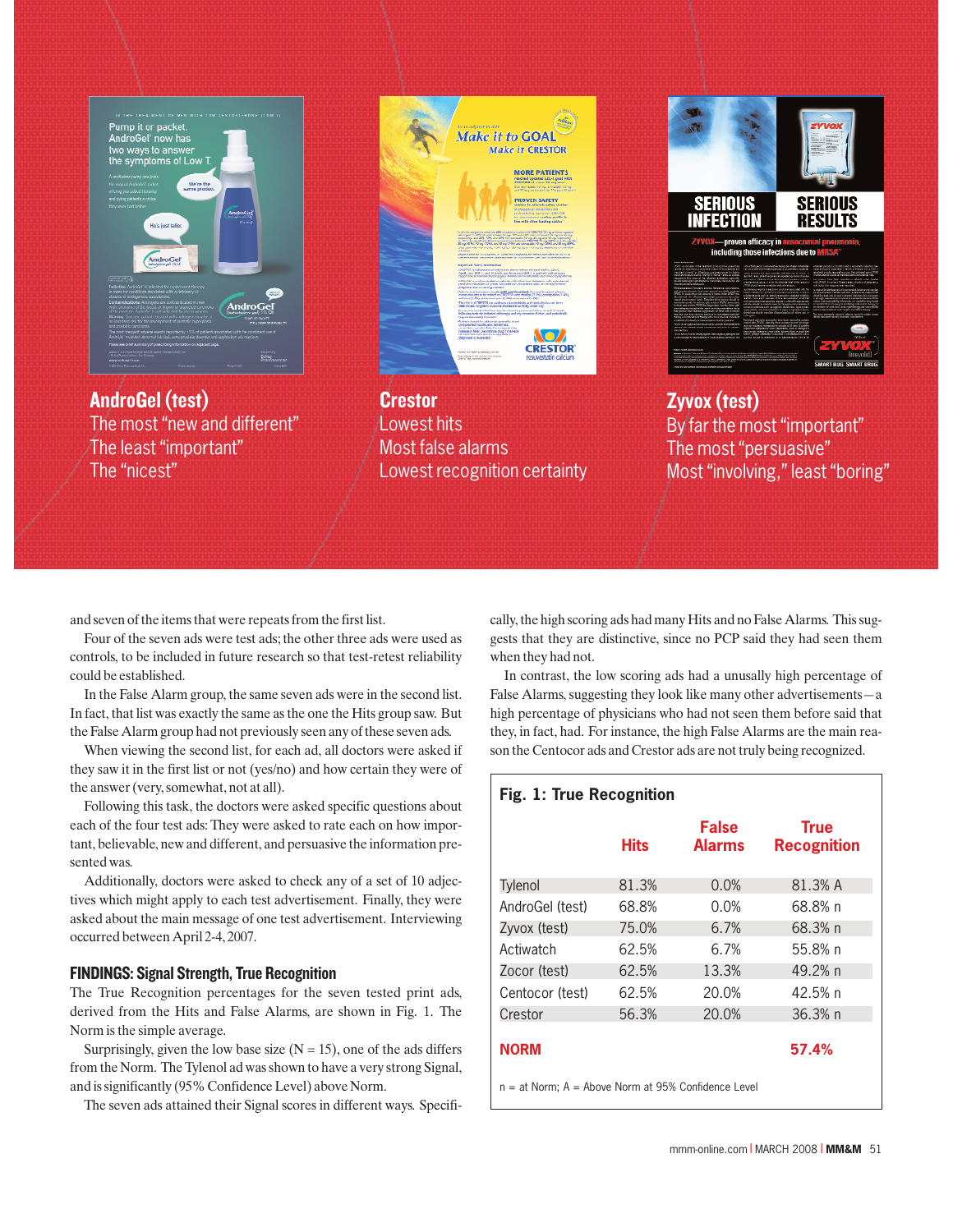| Fig. 2: Certainty About Hits |             |                          |  |  |
|------------------------------|-------------|--------------------------|--|--|
|                              | <b>Hits</b> | <b>Average Certainty</b> |  |  |
| Tylenol                      | 81.3%       | 2.25                     |  |  |
| Zyvox                        | 75.0%       | 2.13                     |  |  |
| AndroGel                     | 68.8%       | 2.00                     |  |  |
| Actiwatch                    | 62.5%       | 1.75                     |  |  |
| Zocor                        | 62.5%       | 1.75                     |  |  |
| Centocor                     | 62.5%       | 1.63                     |  |  |
| Crestor                      | 56.3%       | 1.56                     |  |  |
|                              |             |                          |  |  |

Rating Scale:  $3 =$  Very Sure;  $2 =$  Somewhat Sure;  $1 =$  Not Sure At All

# **Fig. 3: Certainty About False Alarms**

|           | <b>False Alarms</b> | <b>Average Certainty</b> |
|-----------|---------------------|--------------------------|
| Tylenol   | 0.0%                | na                       |
| AndroGel  | 0.0%                | na                       |
| Zyvox     | 6.7%                | 0.07                     |
| Actiwatch | 6.7%                | 0.07                     |
| Zocor     | 13.3%               | 0.20                     |
| Centocor  | 20.0%               | 0.27                     |
| Crestor   | 20.0%               | 0.33                     |
|           |                     |                          |

Rating Scale: 3 = Very Sure; 2 = Somewhat Sure; 1 = Not Sure At All

# **Fig. 4: Attribute Ratings**

|                                                                                                | <b>Importance</b> | <b>Believability</b> | <b>New and Different</b> | <b>Persuasive</b> |  |
|------------------------------------------------------------------------------------------------|-------------------|----------------------|--------------------------|-------------------|--|
| Zyvox                                                                                          | 87.1% A           | 64.5% n              | 48.4% n                  | 54.8% a           |  |
| Zocor                                                                                          | 67.7% n           | 64.5% n              | 32.3% B                  | 38.7% n           |  |
| AndroGel                                                                                       | 35.5% B           | 58.1% n              | 64.5% a                  | 35.5% n           |  |
| Centocor                                                                                       | 32.3% B           | 41.9% n              | 45.2% n                  | 19.4% b           |  |
| <b>NORM</b>                                                                                    | 55.6%             | 57.3%                | 47.6%                    | 37.1%             |  |
| Top two box percentages for each attribute<br>Rating Scale: $5 = \text{Very}; 1 = \text{None}$ |                   |                      |                          |                   |  |

 $n = at$  Norm; A,a = above Norm, at 95% Confidence Level (A) or 90% (a); B,b = below Norm.

## **Certainty**

When the doctors were asked how sure they were about the Hits, the degree of certainty roughly paralleled the percent of hits overall (Fig. 2). They were most certain about Tylenol (the strongest Signal) and least certain about Crestor (one of the weakest Signals).

In looking at the certainty around False Alarms (Fig. 3), two things are evident. One is that there is a lot less certainty. This makes sense, since these are errors—claims of seeing something not seen. The other observation is that the level of certainty rises slightly with the level of error, suggesting that those ads that look most like other ads truly confused some PCPs.

#### Attribute Ratings

These PCPs rated each of the four test ads on four attributes: Important, Believable, New and Different, Persuasive (Fig. 4).

- $\blacksquare$  Importance  $-Zyvox$  is considered by far and away the most impor tant ad. The AndroGel and Centocor ads were leastimportant. Zyvox is above the Norm, while the two lowest ads are below it.
- Believability Zyvox and Zocor are both believable. Centocor, while not unbelievable, is relatively low on this measure. None of the ads vary from the Norm.
- 52 **MM&M** | MARCH 2008 | mmm-online.com
- New and Different—The AndroGel ad is definitely the most new and different of the ads. Zocor is least, with Zyvox and Centocor falling in the middle.
- Persuasive—The Zyvox ad is the most persuasive in the group, and the Centocor ad is considered to be relatively unpersuasive. The othertwo fall in the middle.

#### Adjective Checklist

The PCPs were also given the opportunity to check off adjectives that they thought applied to each of the Test ads.

The Zocor ad was the least involving and the most boring and ordinary. The Zyvox ad was the most involving and least boring of this set of four. The Centocor ad was most unique, being for enrollment in a clinical trial;the whimsical AndroGel ad was"nicest."

### **Main Message**

Since knowing the main takeaway isimportant when examining any ad, PCPs were asked about the main message for one of the four Test ads— Centocor. The ad shows a man drawing in the sand on a beach (what he is drawing is unclear), and requests that doctors call an 800 number to learn of investigator sites nearby. About half of these PCPs got the mes-